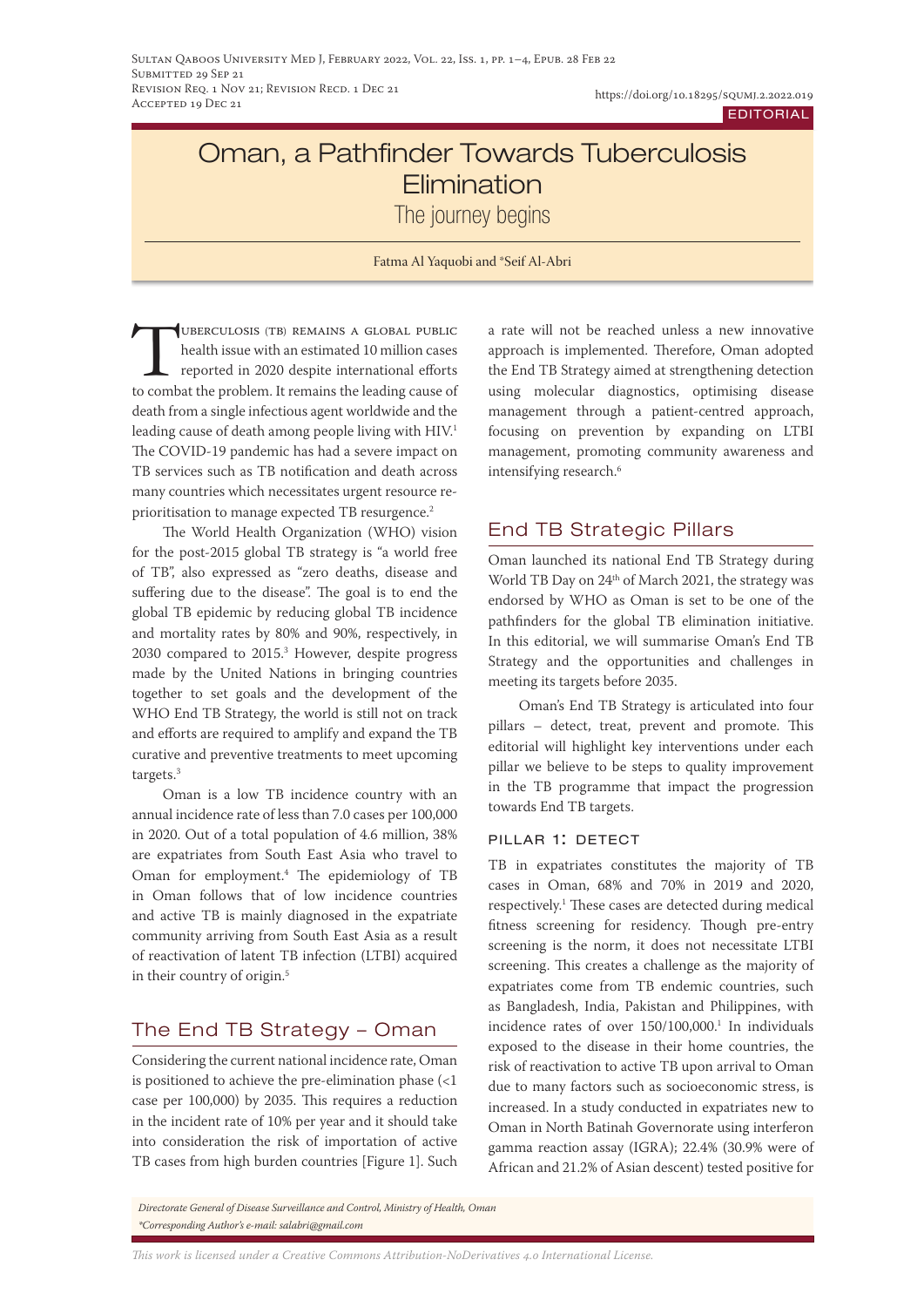

**Figure 1:** Projected 10% reduction (compared to 2015) in tuberculosis incidence rate (ICR) versus actual ICR. *ICR = incidence rate.*

LTBI. Of these, 24.7% of participants had strong IGRA positivity defining a sub-population with an increased risk of progression to active disease within two years of arrival.7

Many studies have compared tests for detecting LTBI such as the IGRA and the Mantoux test.8 The latest modelling study using Oman's data showed that the use of IGRA and three months of preventive treatment with rifapentine and isoniazid is the most cost-effective intervention.9 Therefore, while the strategy continues to strengthen screening contacts for LTBI, it also aims to identify those who are at an increased chance of reactivation using a Mycobacterium TB-specific test. IGRA is the test best suited as it only requires one visit and can easily be integrated into the migrant screening protocol. Oman is considering the implementation of this strategy through a public-private mixed approach under monitoring and governance as part of the fitness testing programme to avoid the load on the healthcare system. Such a strategy is thought to break the cycle of sustaining the TB rate in the community.

For active TB detection, Oman has achieved several milestones in the diagnostic pathway. Rapid molecular diagnostic testing was introduced in 2014; initially, it was set-up to confirm acid fast bacilli positive samples and was subsequently introduced to all governorates. The national policy for TB testing was updated so that rapid molecular tests became the initial diagnostic test for all presumptive TB cases. This strategy aims to expand the utilisation of molecular techniques, such as genome sequencing, from its limited use as part of outbreak investigation to routine confirmation tools.

In addition, the notification system has been upgraded to an electronic platform to link all presumptive and confirmed cases in government and private healthcare institutions to treatment facilities and initiate contacttracing. Digital surveillance will also allow monitoring and evaluation of all TB programme activities at the governorate and national levels which will ensure achieving the targets of TB elimination such as 100% contact-screening and an over 90% treatment success rate.

#### pillar 2: treat

Given the continuous influx of expatriates to Oman from high TB burden countries (600,000 yearly), the risk of importation will continue during their initial years of arrival. LTBI prevalence is probably higher in some migrant populations, which could drive higher active TB incidence within these populations.<sup>6</sup> Moreover, treatment initiation, follow-up and completion is challenge, especially with this higher number of expatriates.

There is more than sufficient evidence that preventive treatment of LTBI should be part of a comprehensive and epidemiologically sound strategy for TB elimination.10 The WHO has published a recommendation for low incidence countries to consider systematic LTBI testing and treatment in expatriates;<sup>11</sup> consequently, many countries have adapted this recommendation for expatriates from high TB endemic countries alongside other high-risk groups. Integrating the treatment initiation to the subset of expatriates with positive IGRA test results (priority for those originating from highly endemic countries) should be undertaken as part of the expansion of the TB programme for LTBI care.

A recent systematic review has shown TB preventive treatment, initiation and completion in expatriates has improved from 2010 to 2020. Data from expatriates who tested positive and were initiated on treatment showed that the pooled estimate for the true proportion of positive LTBI initiated on treatment was 69% and those who completed treatment was 74%.12 The availability of shorter regimens were found to have similar effectiveness to six- to nine-month isoniazid treatments.<sup>13,14</sup> Based on these concepts, the LTBI management guidelines in Oman have been updated to include additional shorter therapy which can improve compliance, reduce complications and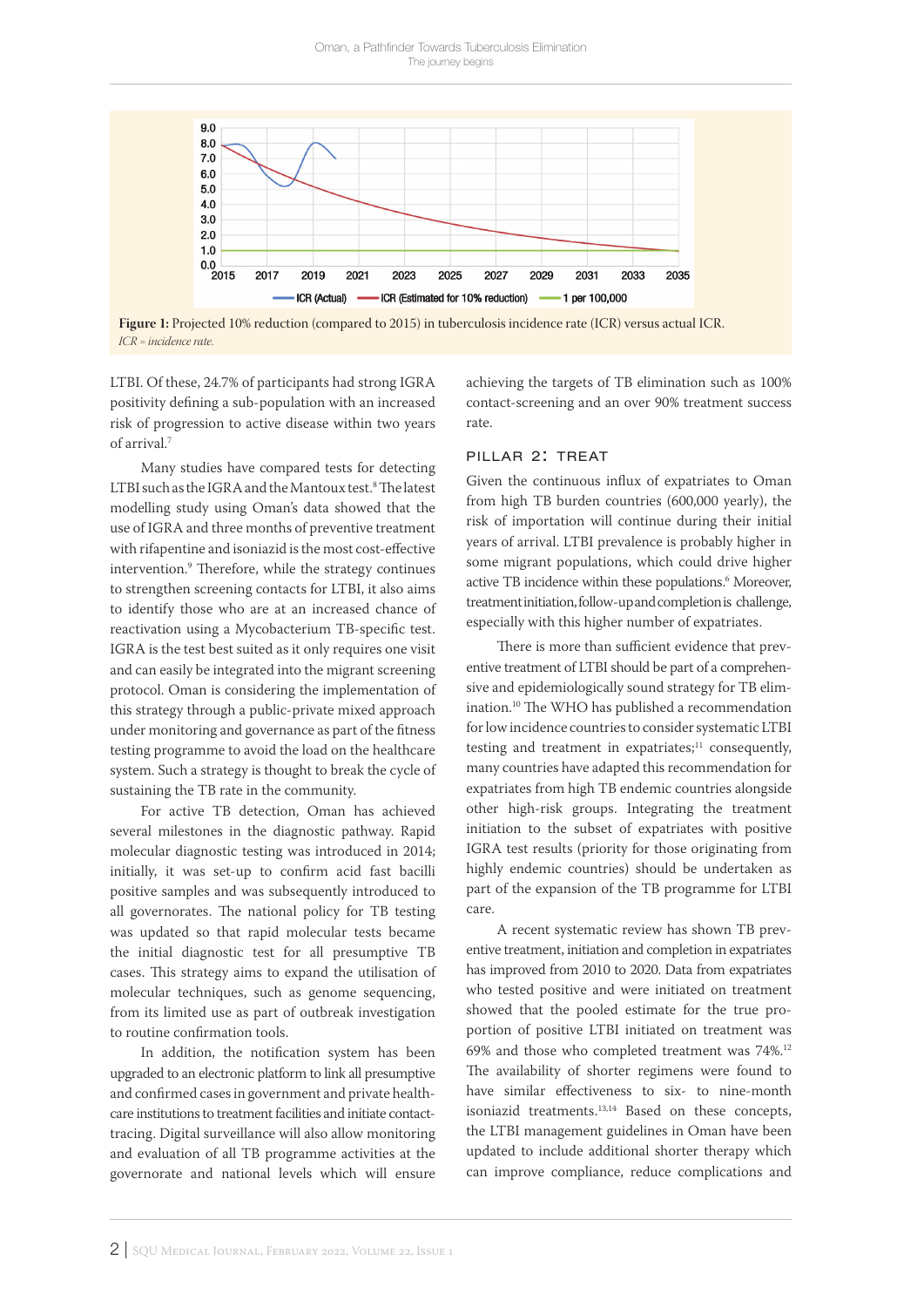side effects, and ultimately have a positive effect on treatment completion rates.

Many factors throughout the cascade of care of LTBI management can influence the effectiveness of screening and treatment programmes involving expatriates; therefore, understanding these barriers, to identify where to target interventions to improve the outcome, is essential.

Regarding an active TB in-hospital treatment approach, although it meets the standards for direct observation therapy (DOT), factors such as the cost of hospitalising patients for two months and the risk of the exposure to hospital-acquired pathogens make community DOT (cDOT) preferred for providing TB care in Oman. Furthermore, considering the deficiency of hospital beds and isolation rooms for TB, which the COVID-19 pandemic illuminated, cDOT is the more realistic and achievable approach. The strategy of cDOT, while providing universal access to TB care and support within the universal health coverage (UHC) concept, provides social protection and addresses social determinants of TB for expatriates as an important at-risk group.

The Ministry of Health in Oman is in the process of establishing a public–private partnership between the government and the private health sector; this includes IGRA testing of all expatriates on arrival and will link those with IGRA-positive tests with healthcare institutions to initiate treatment for LTBI under the universal health approach.

#### pillar 3: prevent

LTBI in expatriates will continue to fuel the TB burden in low incidence countries. The stable incidence rate for expatriates and the slow decrease for nationals in the last 10 years potentially reflects the Mycobacterium TB transmission from the expatriate population.<sup>15</sup> Yet, a recent study from Europe did not show a clear pattern between TB transmission and immigration. However, a significant positive correlation between migration and TB was seen in Germany, Italy and Norway.16 In Oman only close contacts and people living with HIV (PLHIV) are currently screened for TB. The rate of LTBI screening in PLHIV is improving dramatically and reached 86% in 2020 (Unpublished data from National AIDS Programme).

Therefore, scaling up LTBI screening and prevention by expanding the at-risk group to healthcare workers and expatriates while strengthening household contacts screening is predicted to reduce the incidence of new active cases especially among expatriates during the first two years of arrival with subsequent reduction of community transmission to the local population. However, the decision to screen should be a decision to treat in order to meet the proposed national incidence target rate.

A national policy for screening and vaccination of healthcare workers was issued in February 2021, and the screening and treatment for LTBI has already been rolled out for all healthcare workers including students and subcontractors. To support this intervention, several studies provide strong evidence of the cost effectiveness of screening for LTBI in expatriates arriving from high endemic countries.<sup>17,18</sup>

#### pillar 4: promote

Oman's TB programme database has been maintained in electronic form and used for routine programme evaluation. Additionally, several studies have been published addressing the burden of disease and mapping at-risk groups, but the kind of intensified research required to accelerate the process for ending TB are lacking and therefore require strong leadership, including from the governorates as well as financial investment, coordination and collaboration between stakeholders such as the private sector.

During the 73rd World Health Assembly in 2020, Member States adopted the global strategy for TB research and innovation to support efforts by governments and partners to accelerate TB research and innovation as well as to improve equitable access to the benefits of research in line with the commitments made in the WHO End TB Strategy.19

Another example from Oman involves allocation of budgets to fund innovative TB research as a priority in areas such as molecular epidemiology and geospatial data addressing TB transmission between different TB communities in order to stop this cycle and achieve end TB strategy targets. Therefore, creating a research-enabling environment and enforcing the priority for budget allocation for TB research and identifying resources is a quality improvement step in the TB programmes by identifying gaps and bridging them with the best evidence-based approach.

# Conclusion

Oman's aim is to use this adaptation of the End TB Strategy to understand the current gaps in its TB programme at all levels using innovative measures to make a significant shift in TB incidence. This decision relies on a strong political commitment and universal government-funded healthcare coverage and strong surveillance, quality and rational use of medicines, and infection prevention and control. This can be achieved by strengthening the detection using molecular testing, treatment with a patient-centred approach, a focus on prevention (particularly in expatriates LTBI screening